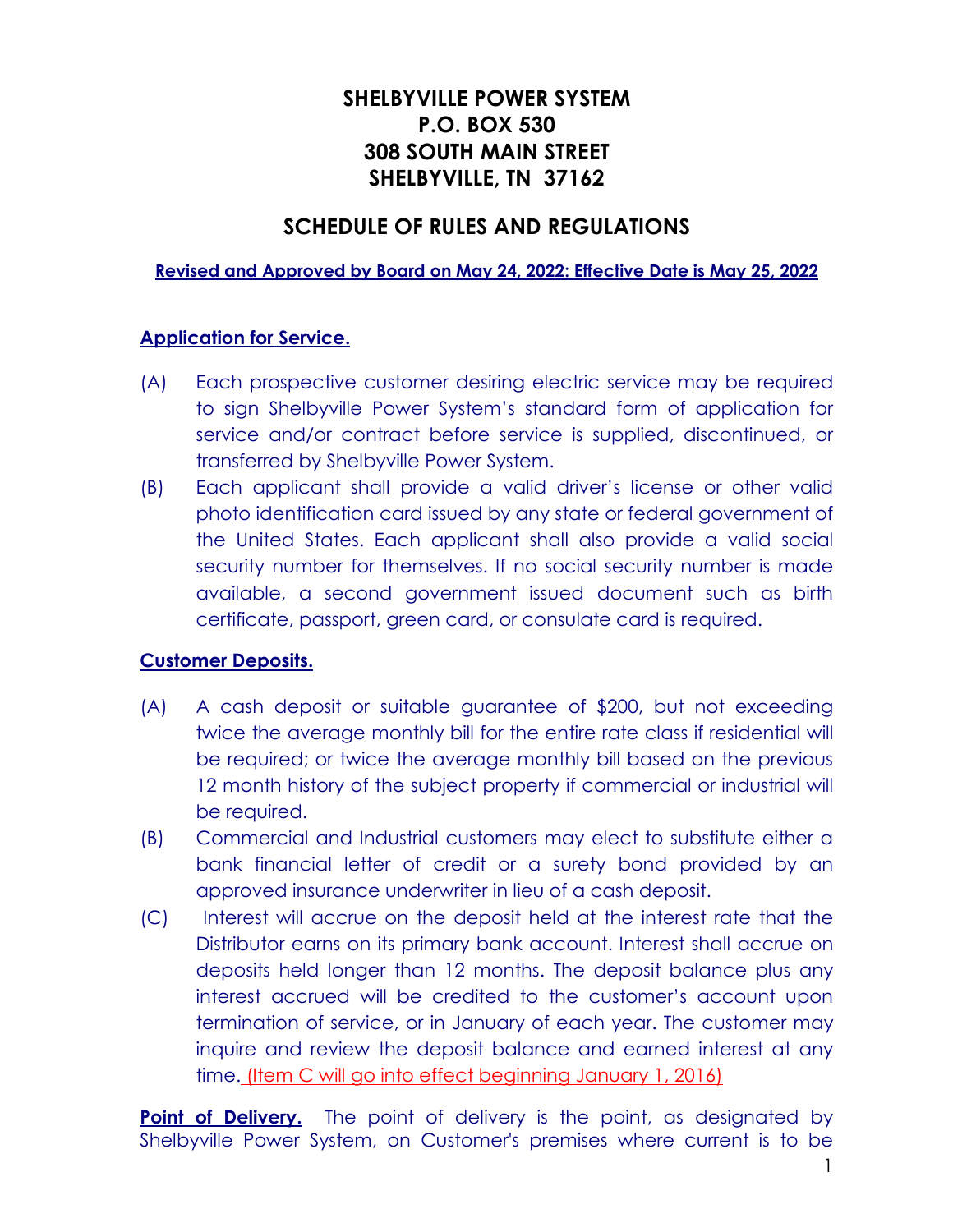delivered to building or premises. All wiring and equipment beyond this point of delivery shall be provided and maintained by Customer at no expense to Shelbyville Power System.

**Customer's Wiring - Standards.** All wiring of Customer must conform to Shelbyville Power System's requirements, the Shelbyville Power System's Electrical Ordinances, and accepted modern standards as exemplified by the requirements of the National Electrical Safety Code and the National Electrical Code.

**Inspections.** Shelbyville Power System shall have the right, but shall not be obligated, to inspect any installation before utility service is introduced, or at any later time, and reserves the right to reject service to any facilities not in compliance with S.P.S.'s standards; but such inspection or failure to inspect or reject shall not be regarded as an assurance against defects in installation or an assurance of the quality or safety of appliances or their installation, and shall not render Shelbyville Power System liable or responsible for any loss or damage to person or property resulting from defects in the installation, or from appliances, or the installation thereof, or from violation of Shelbyville Power System's rules and regulations, or from accidents which may occur upon the applicant's premises, it being understood that utility installations and their safety shall be the sole responsibility of the applicant. The Applicant further agrees to claim no damage on account of interruption of electrical service, it being understood that the rates charged applicant do not contemplate uninterrupted service guarantees.

**Underground Electric Distribution & Service Lines.** Shelbyville Power System Customers desiring underground primary distribution lines from Shelbyville Power System's overhead service system must bear 100% of the cost difference between overhead and underground construction. Customers desiring underground service lines from the Shelbyville Power System's distribution system must bear 100% of the cost difference between overhead and underground construction. Specifications and terms for such construction will be furnished by Shelbyville Power System on request.

**Customer's Responsibility for Shelbyville Power System's Property.** All meters, service connections, and other equipment furnished by Shelbyville Power System shall be, and remain, the property of Shelbyville Power System. Customer shall provide a space for and shall exercise proper care to protect the property of Shelbyville Power System on Customer's premises, and, in the event of loss or damage to Shelbyville Power System's property arising from neglect of Customer to care for same, the cost of the necessary repairs or replacements shall be paid by Customer. Customer shall in no way tamper with Shelbyville Power System's meter or electrical equipment. **There will be a tampering fee of \$2,500 for cutting the meter seal or for known tampering of**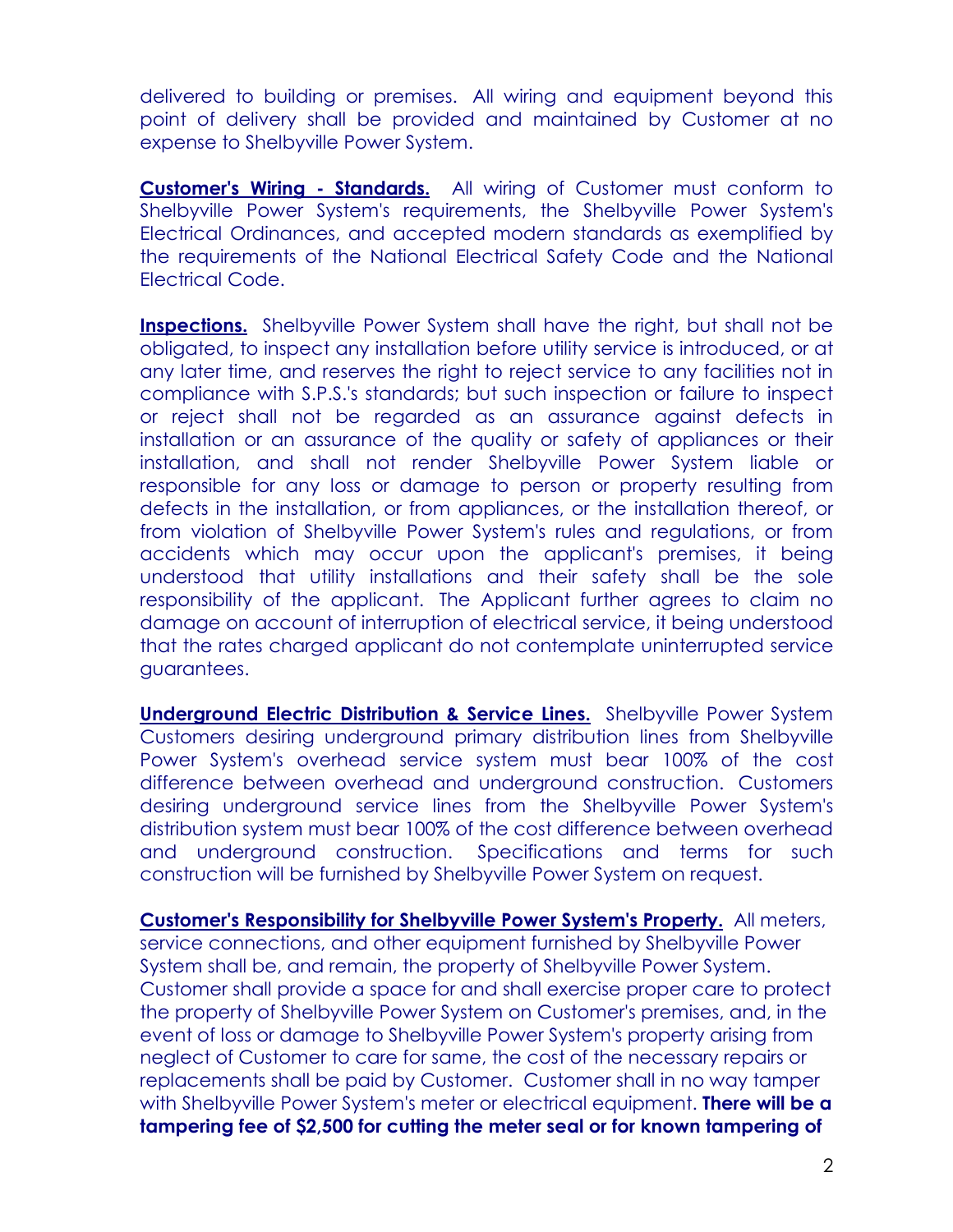**any meter.** The customer shall also be responsible for any estimated lost revenue caused by such tampering. Criminal charges may also be filed.

**Right of Access.** Shelbyville Power System's identified employees shall have access to Customer's premises at all reasonable times for the purpose of reading meters, testing, inspection, repairing, removing, or exchanging any or all equipment belonging to Shelbyville Power System. Customer is also responsible for the protection of Shelbyville Power System's employees from Customer's pets and animals.

**Billing.** Bills will be rendered monthly and shall be payable on the designated due date which shall not be less than 15 days from the date of the bill. A late payment of 5% will be added to the unpaid portion of the bill after the net payment period.

#### **Information to Customers.**

- (A) The Distributor shall, at the time of customer application, make its current rate schedule available upon request.
- (B) The Distributor shall provide rates, rate change information, and schedule of rules and regulations on its website, [www.shelbyvillepower.com.](http://www.shelbyvillepower.com/)
- (C) The Distributor shall provide, upon request, customer's electric consumption data for the twelve months preceding the request.

### **Discontinuance of Service by Shelbyville Power System.**

- (A) Shelbyville Power System may refuse to connect or may discontinue service for the violation of any of its Rules and Regulations, or for violation of any provision of the Schedule of Rates and Charges, or for violation of customer application/contract.
- (B) In the event that an account is unpaid at its due date, a separate notice that the account is past due will be mailed to the customer. This notice will include rights and remedies available to the customer in the event of a bill dispute. Shelbyville Power System reserves the right to discontinue the service at any time after the date stated on the late notice, but not sooner than seven days past the due date. Trip fees will be associated with the disconnect and reconnect when necessary. The fee is \$25.00 per trip.
- (C) In the event of an extreme weather forecast or event, the Distributor will temporarily postpone any cutoff activity. An extreme weather event shall be defined as a low temperature of 32 degrees Fahrenheit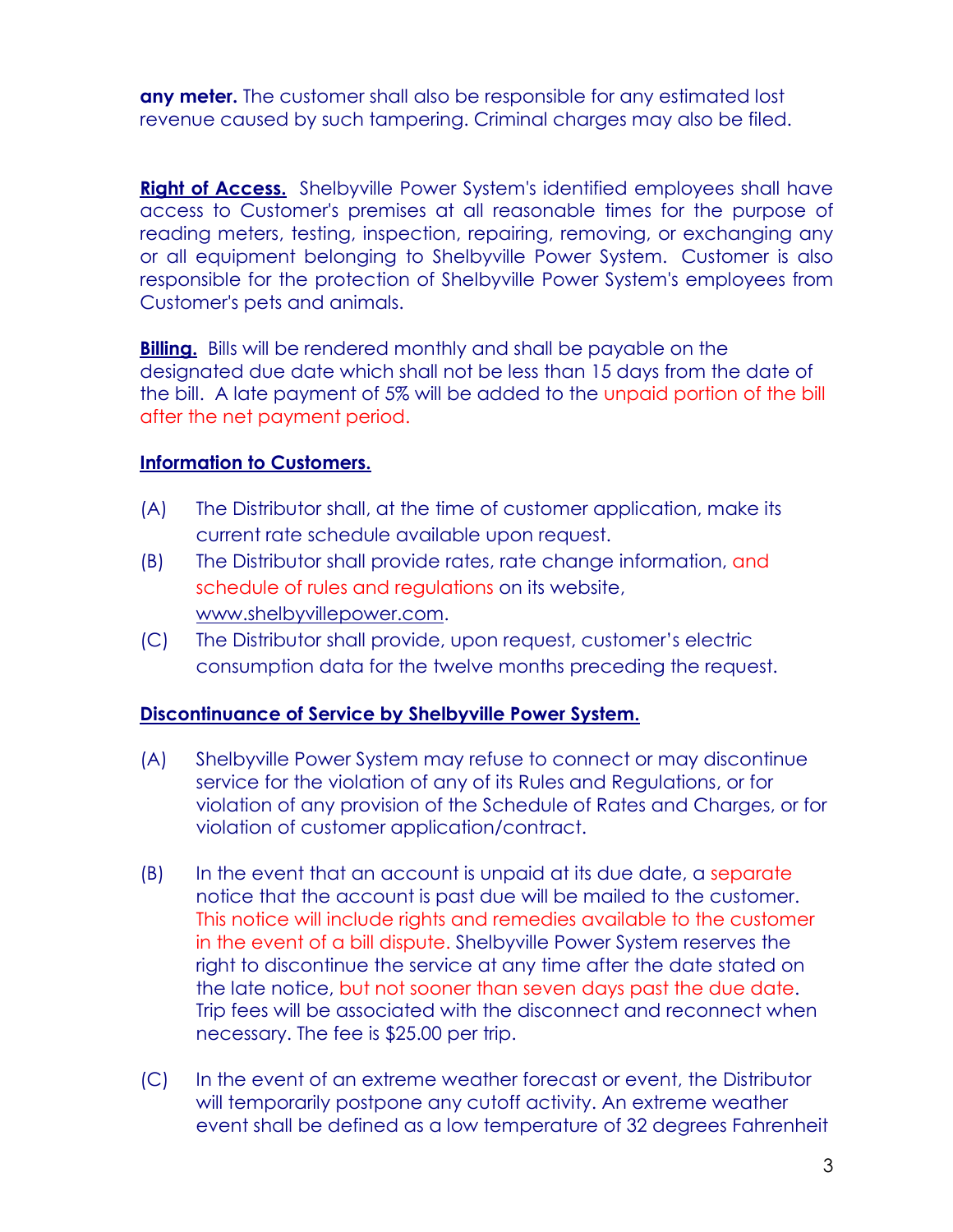or lower, or 100 degrees Fahrenheit or higher. Forecast and temperature reading will take place at 7 AM on designated cutoff day. Weatherchannel.com will be used as the source of information for Shelbyville, TN 37160 location.

- (D) In the event of a documented medical hardship, a customer may request and be granted an extension of up to, but not exceeding, 30 days from what would have been the customary cutoff date. A licensed medical professional must provide, complete, and sign a medical hardship notice in order for it to be considered.
- (E) The Administrate Manager and/or the General Manager are available to hear disputes or complaints if they are not satisfactorily settled with Customer Service personnel.

**Connection, Reconnection, and Disconnection Charges.** Shelbyville Power System may establish and collect standard charges to cover the reasonable average cost, including administration, of connecting or reconnecting service, or disconnecting service as provided above. Higher charges may be established and collected when connections and reconnections are performed after normal office hours, or when special circumstances warrant.

**Termination of Contract by Customer.** Customers who have fulfilled their contract terms and wish to discontinue service must give at least three (3) days' written notice to that effect, unless contract specifies otherwise. Notice to discontinue service prior to expiration of contract term will not relieve Customer from any minimum or guaranteed payment under any applicable contract or prevailing rate.

**Temporary Service Charges.** Customers requiring electric service on a temporary basis may be required by Shelbyville Power System to pay all cost for connection and disconnection incidental to the supplying and removing of. This rule will apply to circuses, carnivals, fairs, temporary construction, etc.

**Interruption of Service.** Shelbyville Power System will use reasonable diligence in supplying current, but shall not be liable for breach of contract in the event of, or for loss, injury, or damage to persons or property resulting from, interruptions in service, excessive or inadequate voltage, singlephasing, or otherwise unsatisfactory service, whether or not caused by negligence.

**Shortage of Electricity.** In the event of an emergency or other condition causing a shortage in the amount of electricity for Shelbyville Power System to meet the demand on its system, Shelbyville Power System may, by an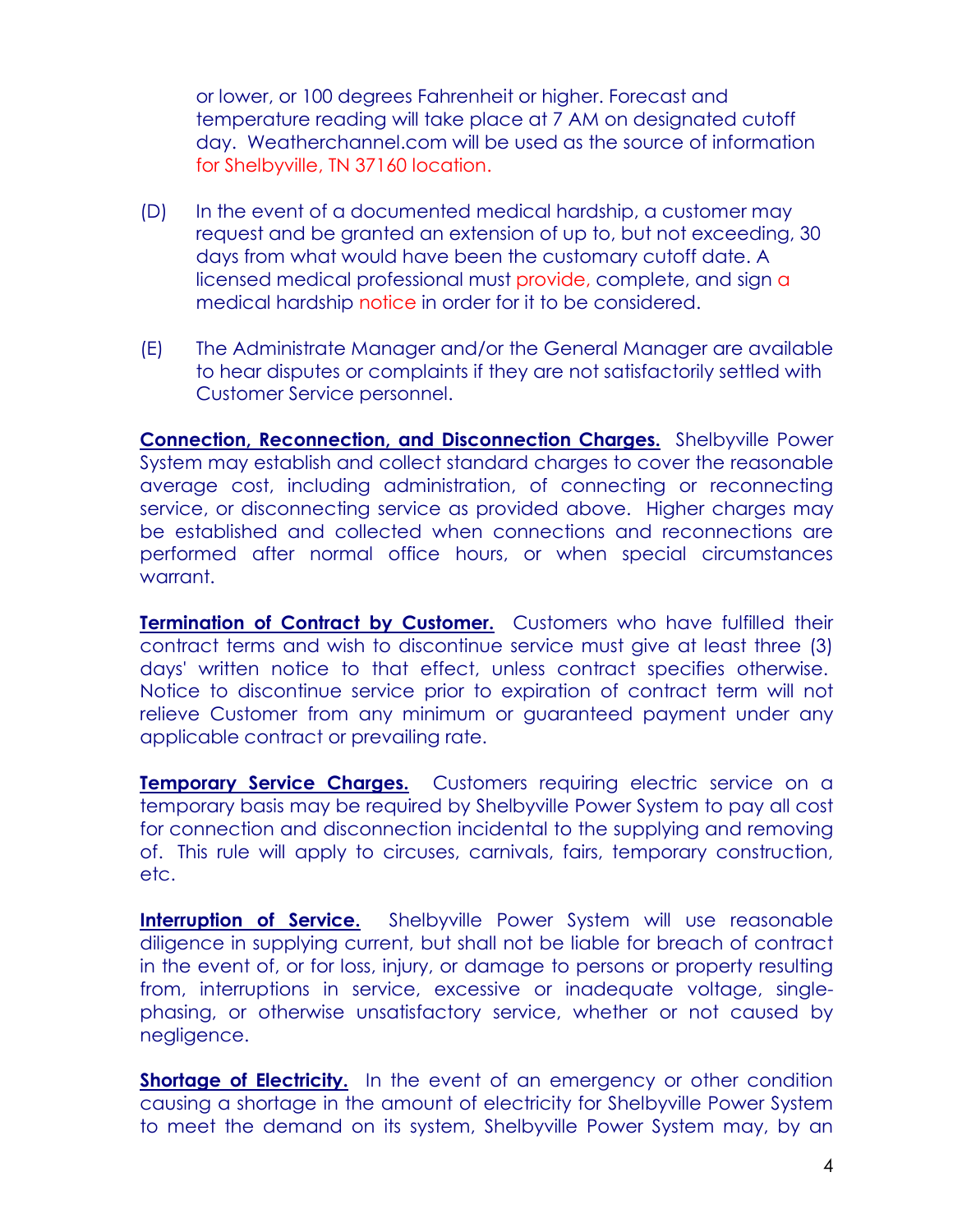allocation method deemed equitable by Shelbyville Power System, fix the amount of electricity to be made available for use by Customer and/or may otherwise restrict the time during which Customer may make use of electricity and the uses which Customer may make of electricity. If such actions become necessary, Customer may request a variance because of unusual circumstances including matters adversely affecting the public health, safety and welfare. If Customer fails to comply with such allocation or restriction, Shelbyville Power System may take such remedial actions as it deems appropriate under the circumstances including temporarily disconnecting electric service and charging additional amounts because of the excess use of electricity. The provisions of the Section entitled Interruption of Service of this Schedule of Rules and Regulations are applicable to any such allocation or restriction.

**Voltage Fluctuations Caused by Customer.** Customer shall operate its facilities as not to cause unusual fluctuations or disturbances on Shelbyville Power System's system. Customer agrees to install and maintain, when requested by the Shelbyville Power System, necessary corrective devices approved by Shelbyville Power System to maintain power quality within reasonable limits as established by applicable ANSI STANDARDS. Harmonic voltage limits shall conform at minimum to the IEEE-519 Recommended Practices and Requirements for Harmonic Control in Electrical Power Systems. Customer shall provide Shelbyville Power System with a suitable and acceptable plan to prevent unusual fluctuations caused by the Customer's utilization of disturbing loads. If Customer fails to implement corrective action after reasonable notice, Shelbyville Power System shall then make changes to its distribution system necessary to prevent unusual fluctuations caused by the Customer at the Customer's expense.

**Additional Load.** The service connection, transformers, meters, and equipment supplied by Shelbyville Power System for each Customer have definite capacity, and no addition to the equipment or load connected thereto will be allowed, except by consent of Shelbyville Power System. Failure to give notice of any additions or changes in load, and to obtain Shelbyville Power System's consent for same, shall render Customer liable for any damage to any of Shelbyville Power System's lines or equipment caused by the additional or changed installation.

**Standby and Resale Service.** All purchased electric service (other than emergency or standby service) used on the premises of Customer shall be supplied exclusively by Shelbyville Power System, and Customer shall not, directly or indirectly, sell, sublet, assign, or otherwise dispose of the electric service or any part thereof.

**Notice of Trouble.** Customer shall notify Shelbyville Power System immediately should the service be unsatisfactory for any reason, or should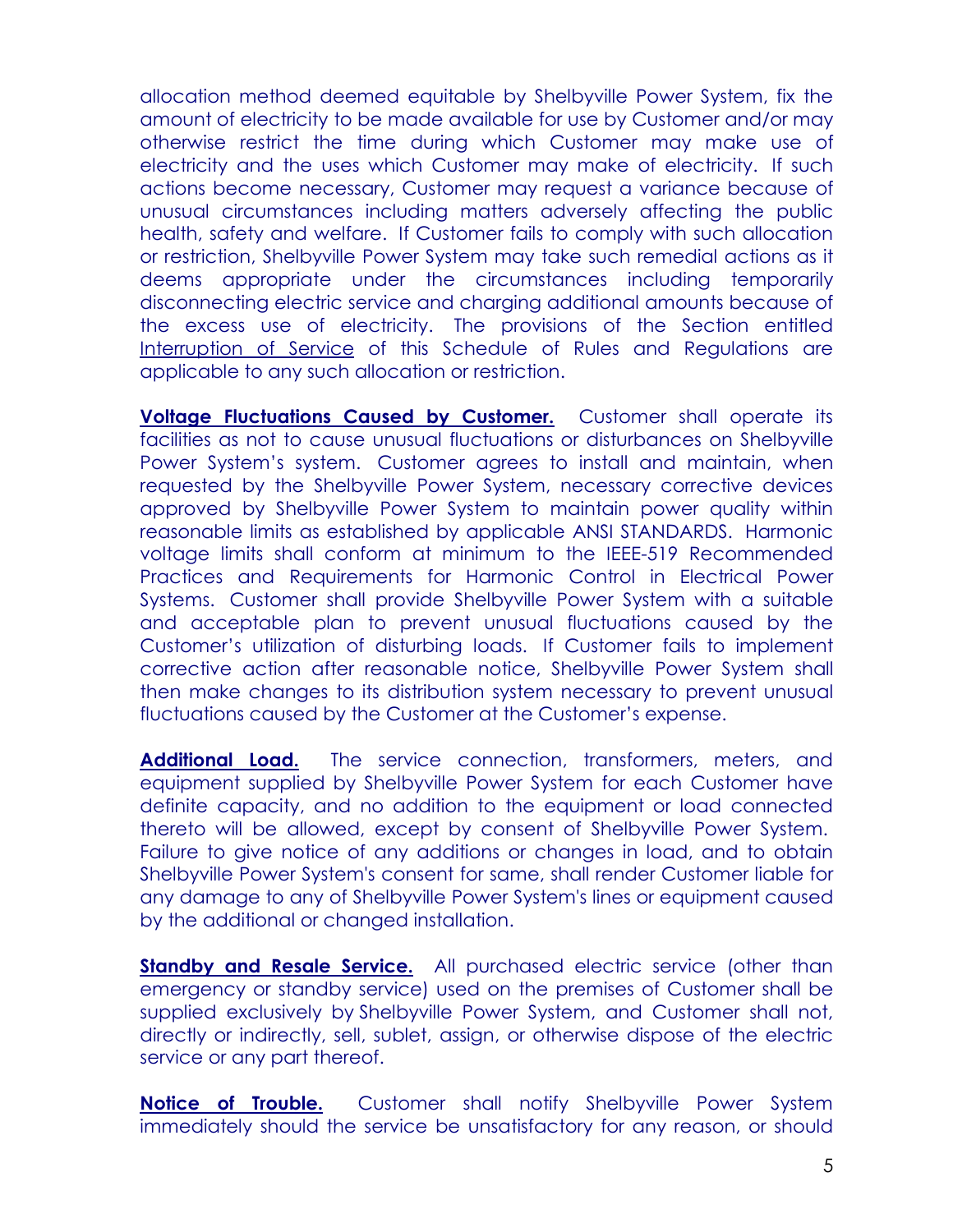there be any defects, trouble, or accidents affecting the supply of electricity. Such notices, if verbal, should be confirmed in writing.

**Non-Standard Service.** Customer shall pay a Facility Charge for any special installation necessary to meet Customer's requirements for service at other than standard service provided by Shelbyville Power System in accordance with existing rate schedule.

**Meter Tests.** Shelbyville Power System will, at its own expense, make periodic tests and inspections of its meters in order to maintain a high standard of accuracy.

**Relocation of Shelbyville Power System-Owned Equipment.** Shelbyville Power System shall, at the request of Customer, relocate or change existing Shelbyville Power System-owned equipment. Customer shall reimburse Shelbyville Power System for such changes at actual cost including appropriate overheads.

**Billing Adjusted to Standard Periods**. The demand charges and the blocks in the energy charges set forth in the rate schedules are based on billing periods of approximately one month. In the case of final billings where the period covered by the billing is over, or less than, a month, the demand charges and the blocks of the energy charge will be prorated for the period of time for which service was rendered.

**Residential Energy Service Program.** Shelbyville Power System as part of its electric service will arrange to offer available funds to eligible customers for electric Heat Pumps/Water Heaters. Eligible Customers must sign repayment agreements under which the funds will be repaid to the Shelbyville Power System. Monthly repayment amounts due for this service will be included as part of the electric bills from Shelbyville Power System.

**Scope and Information.** Shelbyville Power System will make available to Customer upon application for service, and anytime upon request, information concerning current service practice policies and current rates applicable to such Customer. Upon request a Customer will receive a statement of such Customer's monthly kWh consumption for the prior l2 month period.

**Revisions.** These Rules and Regulations may be revised, amended, supplemented, or otherwise changed from time to time, without notice. Such changes, when effective, shall have the same force as the present Rules and Regulations and will be kept open to inspection at the offices of Shelbyville Power System.